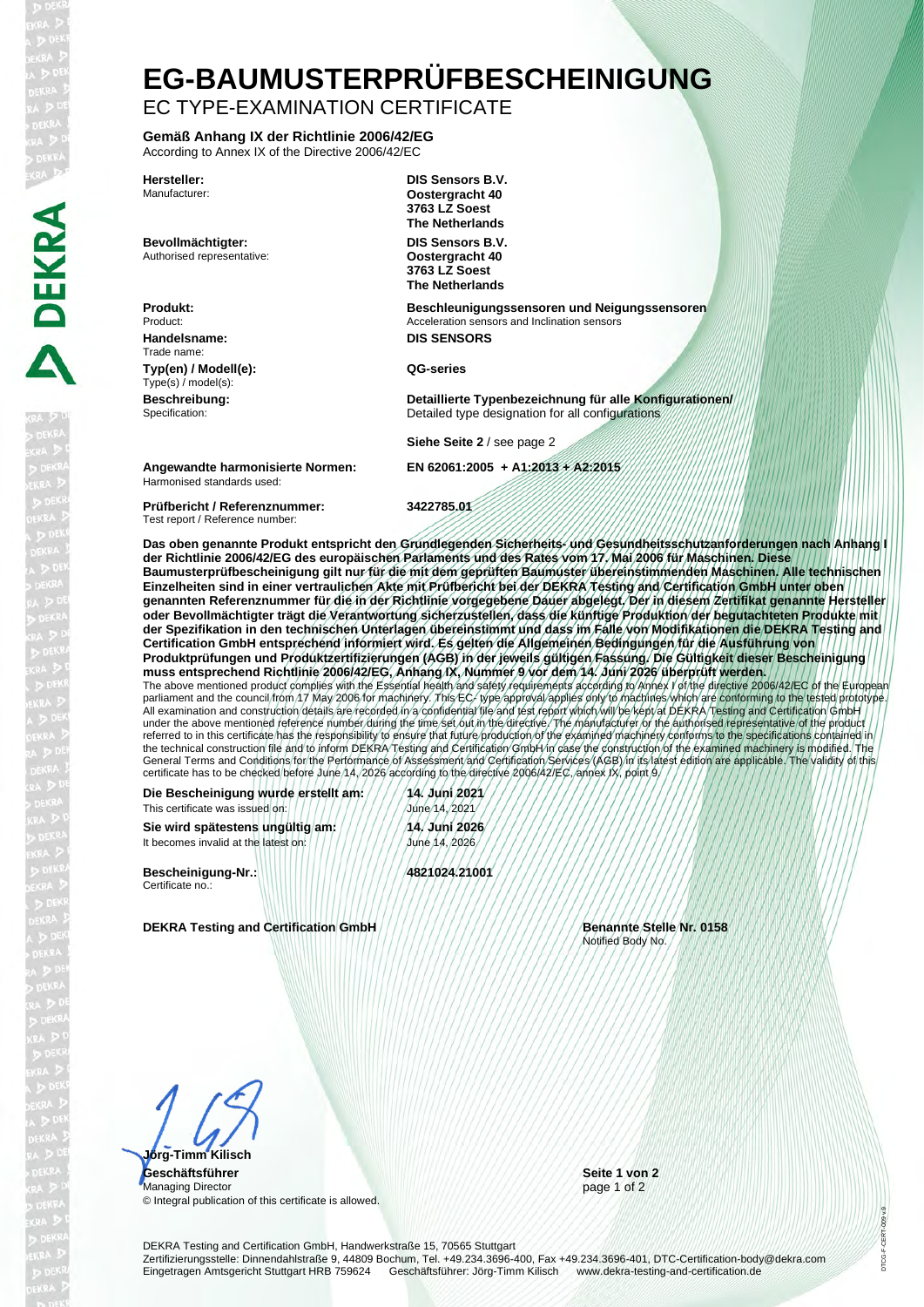**DEKRA** 

**Zusätzliche Informationen** Additional Information

> **Detaillierte Typenbezeichnung für alle Konfigurationen**/ Detailed type designation for all configurations



**Seite 2 von 2** page 2 of 2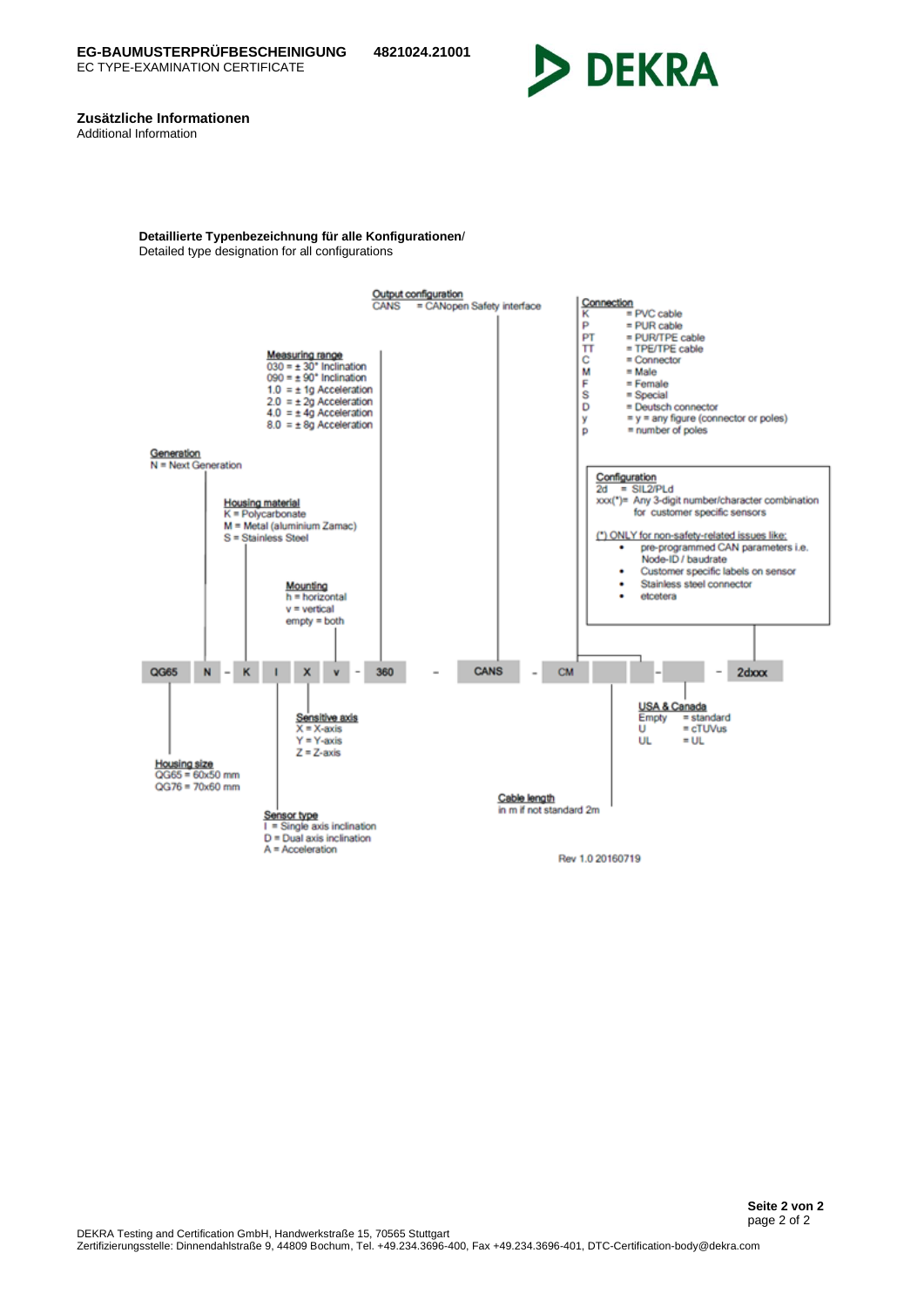DEKRA Testing and Certification GmbH<br>
To DIS Sensors by<br>
Evaluation report No. 3422785.01 Date: 2021-06-07<br>
4.7 Result<br>
4.7.1 <u>Safety data sheet</u><br>
The tested type is conform to EN 62061:2005 + A1:2013 + A2:2015, SILCL 2.<br> DEKRA Testing and Certification GmbH<br>
To DIS Sensors by<br>
Evaluation report No. 3422785.01 Date: 2021-06-07<br>
4.7 Result<br>
4.7.1 <u>Safety data sheet</u><br>
The tested type is conform to EN 62061:2005 + A1:2013 + A2:2015, SILCL 2. DEKRA Testing and Certification GmbH<br>
To DIS Sensors by<br>
Evaluation report No. 3422785.01 Date: 2021-06-07 Page 34 of 35<br>
4.7 Result<br>
The tested type is conform to EN 62061:2005 + A1:2013 + A2:2015, SILCL 2. According to<br>

|                                  | <b>DEKRA Testing and Certification GmbH</b>  |                                                                                                                                                                          | <b>DEKRA</b>           |
|----------------------------------|----------------------------------------------|--------------------------------------------------------------------------------------------------------------------------------------------------------------------------|------------------------|
| To DIS Sensors bv                |                                              |                                                                                                                                                                          |                        |
| Evaluation report No. 3422785.01 |                                              | Date: 2021-06-07                                                                                                                                                         | Page 34 of 35          |
|                                  |                                              | The tested type is conform to EN 62061:2005 + A1:2013 + A2:2015, SILCL 2. According to<br>table 3 of EN ISO 13849-1:2015 the claimed SILCL 2 is corresponding to a PL d. |                        |
|                                  |                                              | <b>Tested type</b>                                                                                                                                                       |                        |
|                                  |                                              |                                                                                                                                                                          |                        |
|                                  | Safety Integrity Level<br><b>Claim Limit</b> | Performance Level                                                                                                                                                        |                        |
|                                  | SILCL <sub>2</sub>                           | PL d                                                                                                                                                                     |                        |
|                                  |                                              | $\lambda_{\rm S}$<br>$\lambda_{DD}$<br>$\lambda_{D}$                                                                                                                     | <b>A</b> <sub>DU</sub> |

|                    |                                              |                               |                       | rpe is conform to EN 62061:2005 + A1:2013 + A2:2015, SILCL 2. According to<br>I ISO 13849-1:2015 the claimed SILCL 2 is corresponding to a PL d. |                                      |  |  |
|--------------------|----------------------------------------------|-------------------------------|-----------------------|--------------------------------------------------------------------------------------------------------------------------------------------------|--------------------------------------|--|--|
| <b>Tested type</b> |                                              |                               |                       |                                                                                                                                                  |                                      |  |  |
|                    | Safety Integrity Level<br><b>Claim Limit</b> |                               | Performance Level     |                                                                                                                                                  |                                      |  |  |
|                    | <b>SILCL 2</b>                               |                               |                       | PL d                                                                                                                                             |                                      |  |  |
|                    |                                              | $\lambda_{\rm S}$             | $\lambda_{\rm D}$     | $\lambda_{DD}$                                                                                                                                   | $\lambda_{\text{DU}}$                |  |  |
| Use case           | Ambient<br>max.                              | safe<br>failures              | dangerous<br>failures | dangerous<br>detected<br>failures                                                                                                                | dangerous<br>undetected<br>failures. |  |  |
| Standard<br>use    | 45°C                                         | <b>287 FIT</b>                | 137 FIT               | <b>128 FIT</b>                                                                                                                                   | 9 FIT                                |  |  |
| High temp.         | 85°C                                         | 1840 FIT                      | 848 FIT               | 791 FIT                                                                                                                                          | <b>57 FIT</b>                        |  |  |
| use                |                                              |                               |                       |                                                                                                                                                  |                                      |  |  |
|                    |                                              | 1 FIT = $10^{-9}$ failure / h |                       |                                                                                                                                                  |                                      |  |  |

### 1 FIT =  $10^{-9}$  failure / h

|                                |                                  | Ambient                                                                                     | $\lambda_{\rm S}$             | $\lambda_{\text{D}}$<br>dangerous<br>failures | $\lambda_{DD}$                                                       | <b>A</b> <sub>DU</sub>               |                |  |  |
|--------------------------------|----------------------------------|---------------------------------------------------------------------------------------------|-------------------------------|-----------------------------------------------|----------------------------------------------------------------------|--------------------------------------|----------------|--|--|
|                                | Use case                         | max.                                                                                        | safe<br>failures              |                                               | dangerous<br>detected<br>failures                                    | dangerous<br>undetected<br>failures. |                |  |  |
|                                | Standard<br>use                  | 45°C                                                                                        | <b>287 FIT</b>                | <b>137 FIT</b>                                | <b>128 FIT</b>                                                       | 9 FIT                                |                |  |  |
|                                | High temp.<br>use                | 85°C                                                                                        | 1840 FIT                      | 848 FIT                                       | 791 FIT                                                              | <b>57 FIT</b>                        |                |  |  |
|                                |                                  |                                                                                             | 1 FIT = $10^{-9}$ failure / h |                                               |                                                                      |                                      |                |  |  |
| <b>Use Case</b>                |                                  | <b>Standard use</b>                                                                         |                               |                                               |                                                                      |                                      | High temp. use |  |  |
| <b>Ambient</b><br>temperature  |                                  | temperature of the ambience to reach the<br>stated values                                   |                               |                                               | $-40^{\circ}$ C +45 $^{\circ}$ C<br>$-40^{\circ}$ C +85 $^{\circ}$ C |                                      |                |  |  |
| <b>PFH<sub>D</sub></b>         |                                  | Probability of dangerous failure per hour                                                   |                               |                                               | 14 E-09 h <sup>-1</sup><br>91 E-09 $h^{-1}$                          |                                      |                |  |  |
| <b>DCAVG</b>                   |                                  | Average Diagnostic Coverage                                                                 |                               |                                               |                                                                      |                                      |                |  |  |
| <b>SFF</b>                     | failure                          | Probability of a safe or dangerous detected                                                 |                               |                                               |                                                                      |                                      |                |  |  |
| <b>System</b>                  |                                  | Type A (simple) or Type B (complex)                                                         |                               |                                               |                                                                      |                                      |                |  |  |
| Proof-Test-<br>Intervall $T_1$ |                                  | Time until all diagnosis, offline and online are<br>done again to reach a "like new" state. |                               |                                               | 20 years = (175200 h)                                                |                                      |                |  |  |
| <b>Diagnosis</b><br>Time $T_2$ | component                        | Time between two test intervals of the Safety                                               |                               |                                               | 68 min = $(1, 13 h)$                                                 |                                      |                |  |  |
| <b>HFT</b>                     | HFT1<br>Hardware Fault Tolerance |                                                                                             |                               |                                               |                                                                      |                                      |                |  |  |